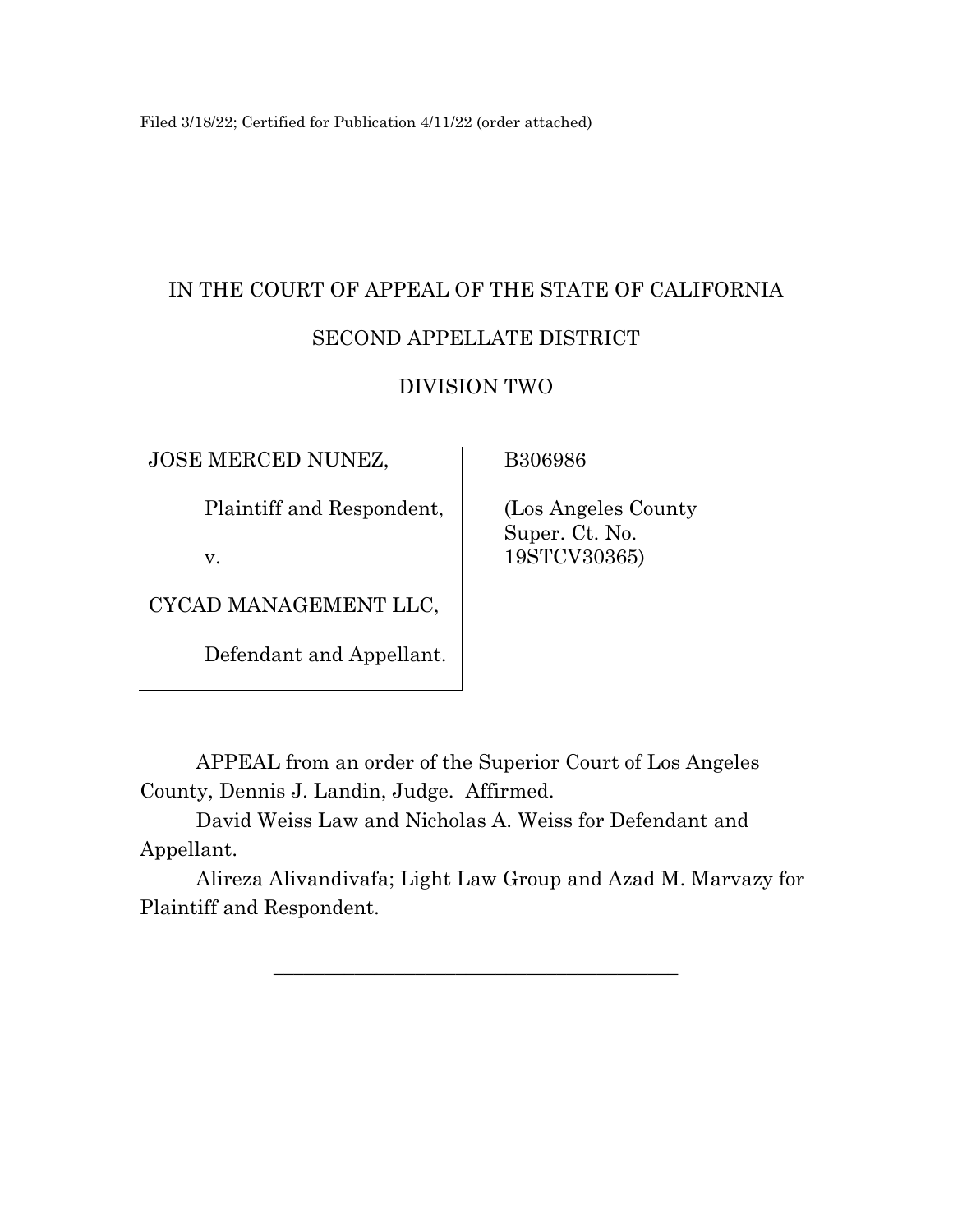Appellant Cycad Management LLC moved to compel arbitration of respondent Jose Merced Nunez's lawsuit. (Code Civ. Proc., § 1281.2.) In support of the motion, Cycad offered a "Mutual Arbitration Agreement" (Agreement). The trial court found the Agreement unconscionable and refused to enforce it.

Substantial evidence supports factual findings that the Agreement is adhesive because it was presented to Nunez as a nonnegotiable condition of his employment. It is procedurally unconscionable because it was given to Nunez in English, which he cannot read, without adequate explanation or a fee schedule. It is substantively unconscionable because it allows the arbitrator to shift attorney fees and costs onto Nunez and drastically limits his ability to conduct discovery. We affirm the denial of Cycad's motion to compel arbitration.

## **FACTS AND PROCEDURAL HISTORY**

Cycad hired Nunez as a gardener in 2018. It required him to sign the Agreement, which mandates arbitration of "all disputes between Employee and Company relating, in any manner whatsoever, to the employment or termination" of the employee. It encompasses wage, tort, statutory, discrimination, and contract claims. It limits discovery to "three depositions and an aggregate of thirty (30) discovery requests of any kind, including sub-parts."

Nunez filed suit on August 27, 2019.**[1](#page-1-0)** Cycad answered the complaint and initiated discovery. In April 2020, Cycad's attorney

<span id="page-1-0"></span>**<sup>1</sup>** The complaint is not in our record. Cycad states that Nunez asserts claims for battery; assault; violation of the Ralph Civil Rights Act of 1976 (Civ. Code, § 51.7); violation of the Tom Bane Civil Rights Act (Civ. Code, § 52.1); failure to provide a safe workplace; violation of right to protection from bodily harm; violation of the Whistleblower Protection Act; violations of Labor Code sections 201–203, 1198.5, and 6310; infliction of emotional distress; and wrongful termination in violation of public policy. Defendant Bassam Alghanim joined Cycad's motion to arbitrate but did not appeal. Defendant Wennington Corporation, N.V. did not join the motion or file a notice of appeal.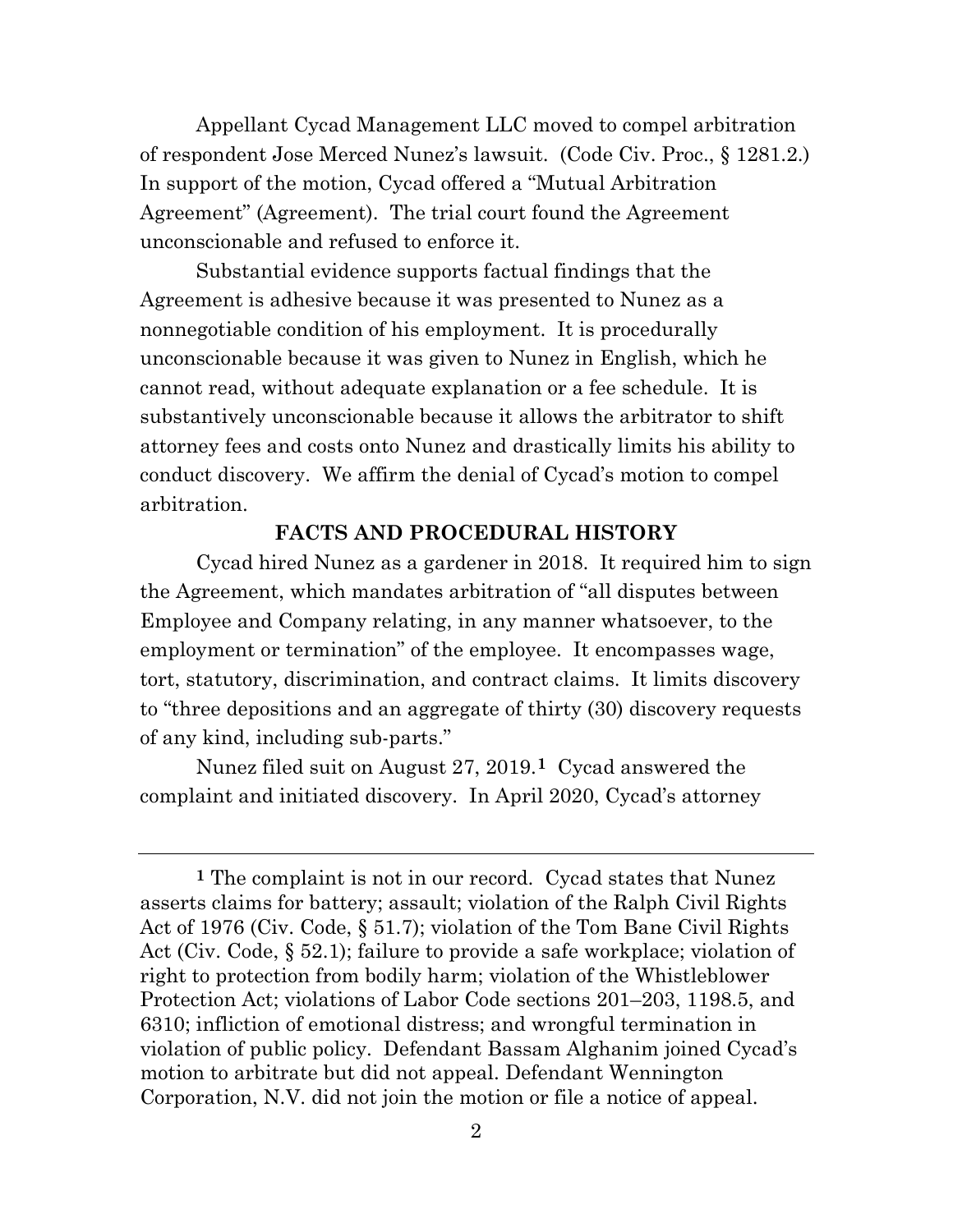found the Agreement and demanded arbitration. Nunez rebuffed the demand, asserting that Cycad waived its right to arbitrate; that he did not sign the Agreement or signed without informed consent; and the Agreement is unconscionable.

Cycad filed a motion to stay the litigation and compel arbitration, asserting that the Agreement is enforceable, covers the dispute and is not unconscionable. It argued that it did not waive arbitration by answering the complaint or serving discovery requests.

In opposition, Nunez's counsel declared that arbitration is "an unfair forum" for employees. Moreover, Cycad served discovery requests that far exceed the limit imposed in the Agreement. Cycad did not prove the existence of an arbitration agreement: The signature page is separate from the rest of the Agreement, which was not authenticated. The Agreement is unconscionable because it is adhesive and is in a language (English) that Nunez cannot read.

Nunez declared that he is "a native Spanish speaker with limited spoken English skills and an even more limited ability to read and write in English." He speaks only Spanish at home. Cycad presented him "with a bunch of documents to sign, rushed, while I was working, where I was told that the documents simply referred to a change of company." Nunez had no opportunity to review the documents or idea they included a waiver of his right to sue his employer. He declared, "I could not understand the documents that were provided in English, as I could not read or understand English well enough to understand such documents, a fact that the Defendants were unquestionably aware of" because they used bilingual coworkers to translate work orders and requests for him and gave him language lessons with a tutor.

Nunez declared that the documents were forced on him by manager Dilip Rodrigo, whose assistant told Nunez in Spanish "that I should sign the documents, or my employment would be terminated." Nunez did not receive a copy of the documents, "which could have allowed me to translate them at home" with the help of family members, and "[t]here was never a meeting where the concept and content of the documents, including the alleged arbitration agreement,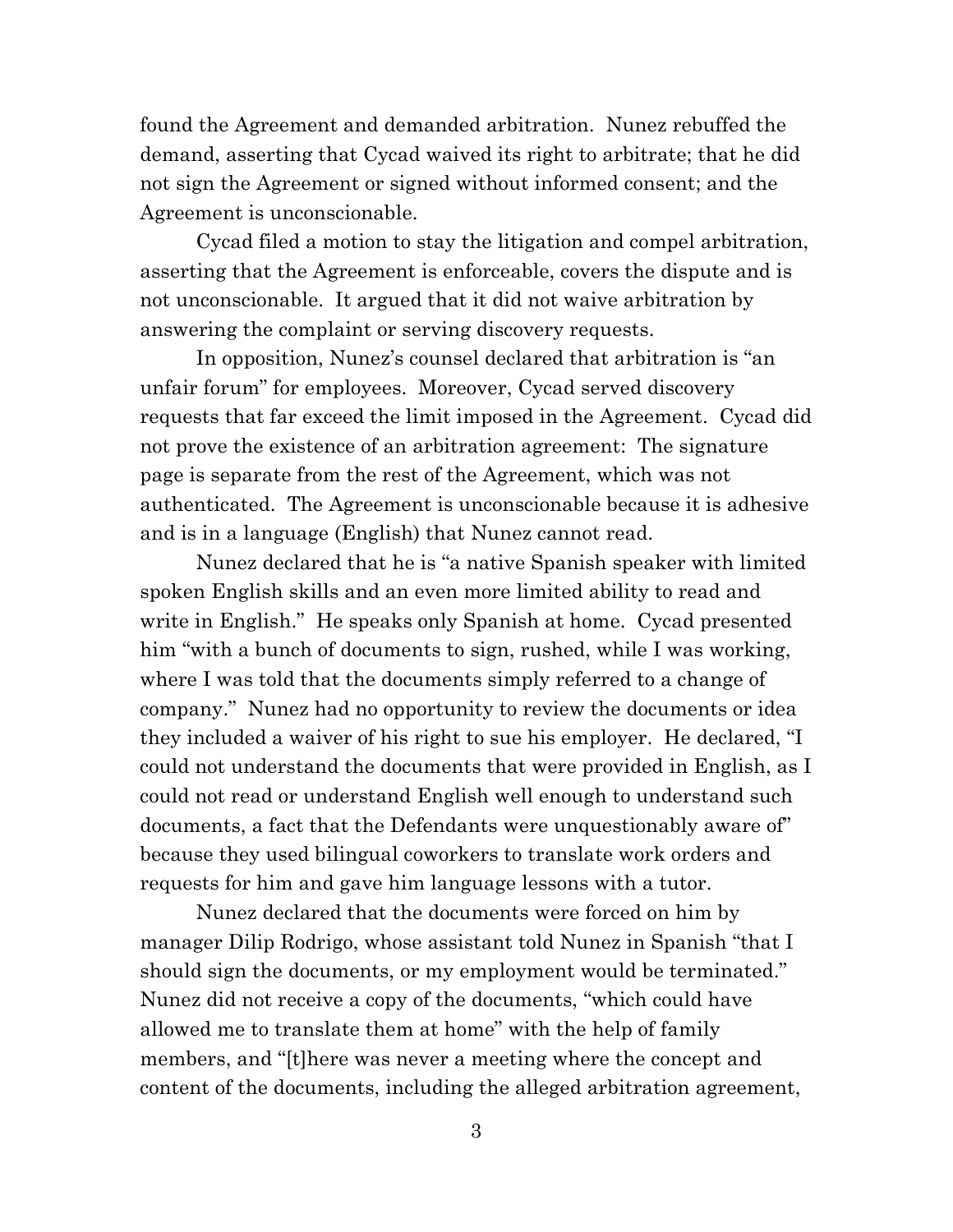were explained to me in English or Spanish." No one gave him the American Arbitration Association (AAA) rules, which govern the Agreement. He believed he "had no choice but to sign these documents in order to have and keep [his] job."

In reply, Rodrigo declared that he handed Nunez an offer of employment that referred to the Agreement. He did not tell Nunez to sign the documents immediately or be terminated. Instead, he instructed Nunez to take the documents home. Nunez returned the signed employment offer and Agreement 12 days later, and never asked Rodrigo to explain any part of them. Rodrigo does not state that he gave Nunez a copy of the AAA rules and fee schedule.

Cycad cited Rodrigo's declaration to prove Nunez was not rushed or forced to sign the Agreement without having a chance to understand its contents. The Agreement is not unconscionable because Nunez had time to seek translation of it into Spanish by his family or bilingual employees at Cycad.

#### **The Court's Ruling**

The court issued a written ruling on July 6, 2020. It acknowledged a strong public policy favoring arbitration and found Cycad proved the existence of an arbitration agreement bearing Nunez's signature agreeing to submit all disputes, claims, or controversies arising from his employment to arbitration. It rejected Nunez's claim questioning his signature because it is on a separate page from the body of the Agreement.

The court determined that the Agreement is procedurally unconscionable because it "was presented to Plaintiff in a manner that renders it a contract of adhesion, oppression and surprise, especially due to unequal bargaining power." Cycad drafted it and "no evidence suggests that employees could either reject or negotiate the terms of the provision," which was "a condition of Plaintiff's employment." Further, "despite knowing Plaintiff was not proficient in English, Cycad did not explain the arbitration provision in Spanish or provide a Spanish-language copy of it," which constitutes oppression and surprise. "Cycad failed to draw Plaintiff's attention to the arbitration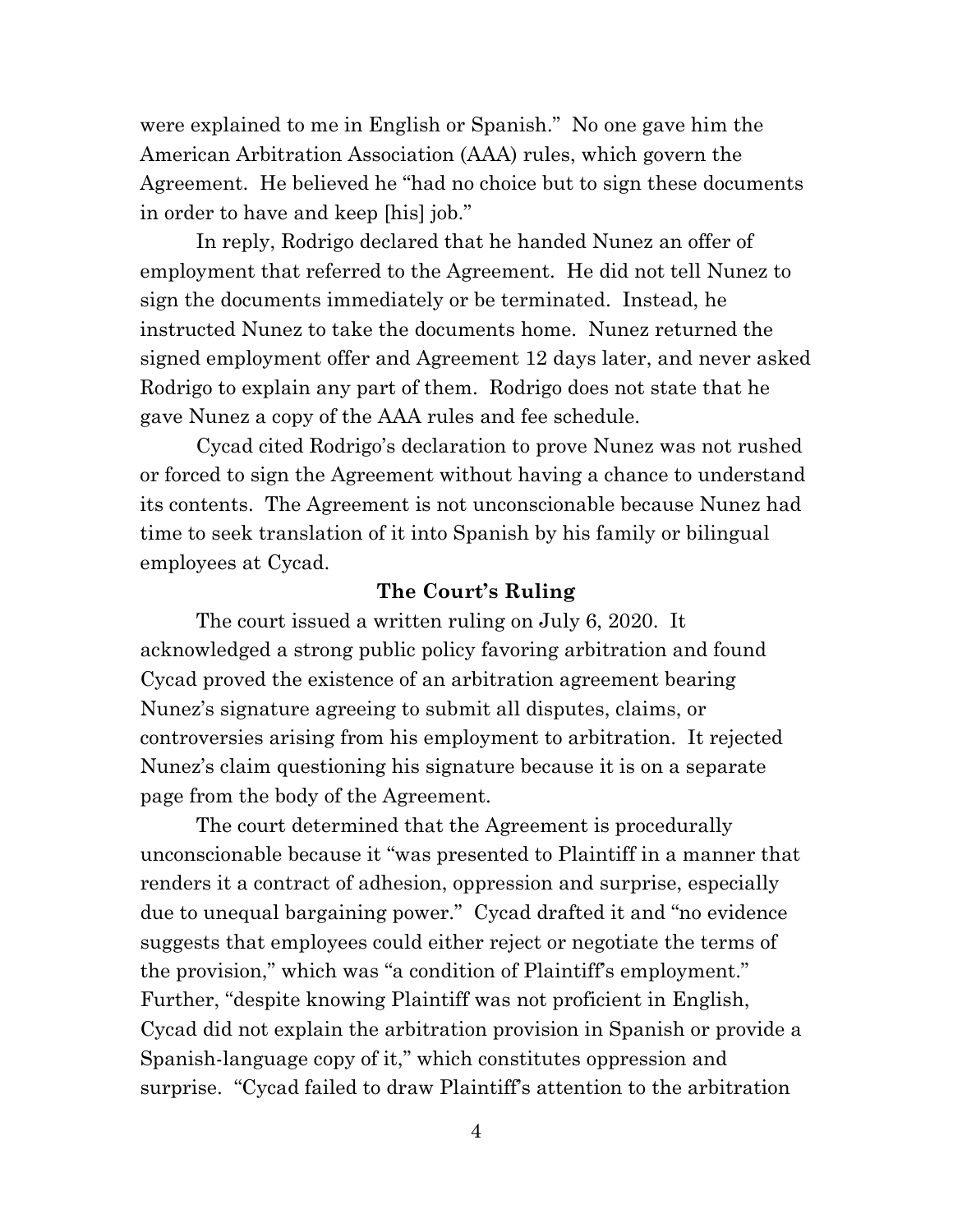provision or explain its import" and "[t]here is inadequate evidence that Plaintiff was instructed to ask questions or seek assistance."

The court found substantive unconscionability because the Agreement "unfairly assigns arbitration fees and costs to Plaintiff and imposes limitations on discovery." It "does not limit the amount of arbitration fees or provide for waiver of fees" if they are unaffordable. Discovery limitations work to the advantage of employers, who possess most of the evidence, and curtail employees' ability to substantiate claims.

The court concluded, "In light of the pervasiveness of the unconscionable provisions related to arbitration and the fact that the purported scope of the arbitration provisions exceeded the plaintiff's reasonable expectations, there are no isolated provisions that can be severed and the arbitration provisions as a whole are unenforceable." The court denied the motion to compel arbitration.

#### **DISCUSSION**

#### **1. Appeal and Review**

"Arbitration is favored in this state as a voluntary means of resolving disputes, and this voluntariness has been its bedrock justification." (*Armendariz v. Foundation Health Psychcare Services, Inc.* (2000) 24 Cal.4th 83, 115 (*Armendariz*).) Arbitration agreements are "valid, enforceable and irrevocable, save upon such grounds as exist for the revocation of any contract." (Code Civ. Proc., § 1281.) The court may refuse to enforce an unconscionable contract. (Civ. Code, § 1670.5.) The denial of a petition to arbitrate is appealable. (Code Civ. Proc., § 1294, subd. (a).)

"The unconscionability of an arbitration agreement is a question of law that we review de novo, applying general principles of California contract law to determine the agreement's enforceability. (*Carmona v. Lincoln Millennium Car Wash, Inc.* (2014) 226 Cal.App.4th 74, 82 [(*Carmona*)].) To the extent the trial court relied on contested facts in making its determination, we review the court's factual determinations for substantial evidence. (*Ibid.*) We will only reverse a trial court's refusal to sever any unconscionable portions upon a showing of abuse of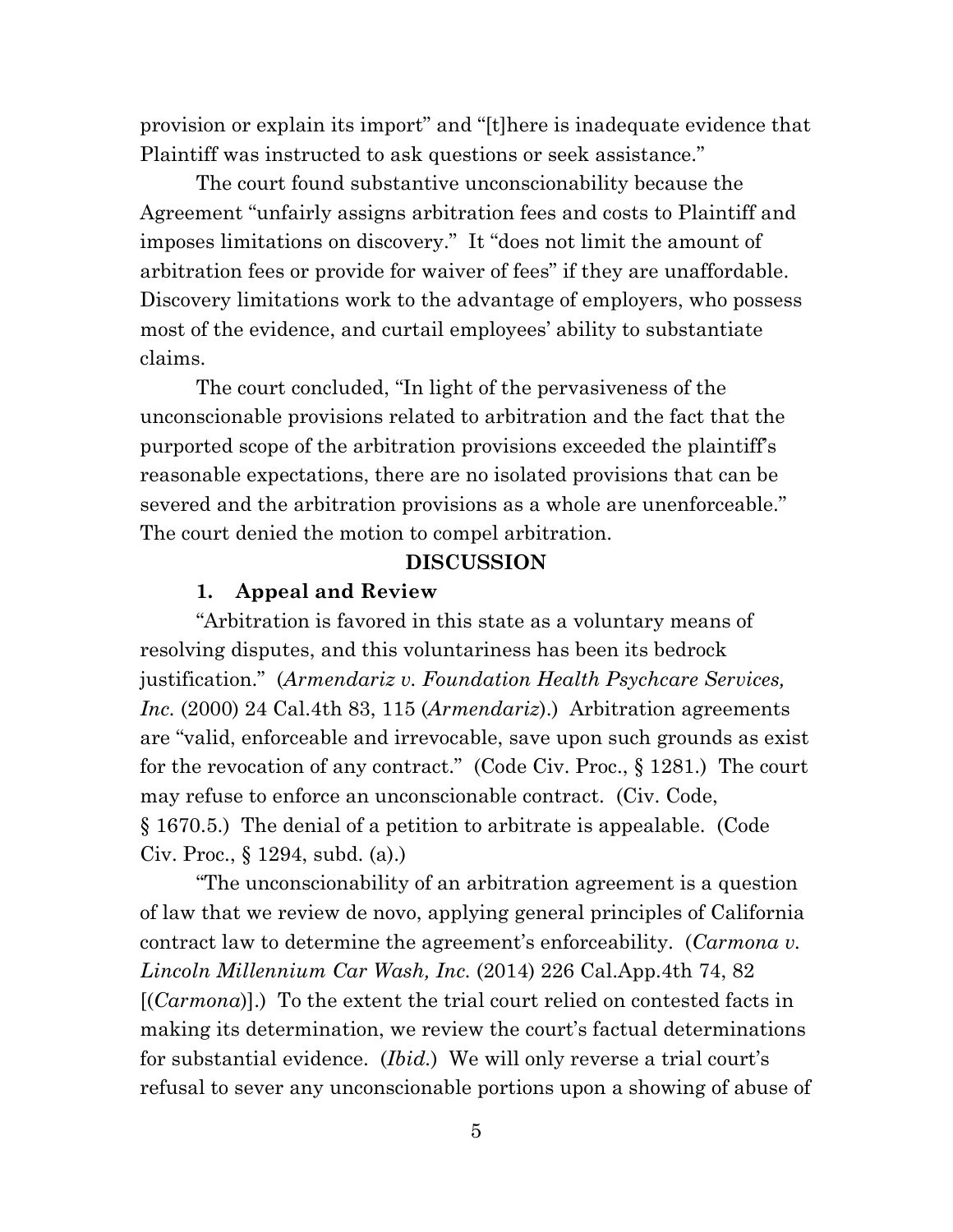discretion." (*Dougherty v. Roseville Heritage Partners* (2020) 47 Cal.App.5th 93, 102.)

## **2. Unconscionability**

"Unconscionability analysis begins with an inquiry into whether the contract is one of adhesion. [Citation.] 'The term [contract of adhesion] signifies a standardized contract, which, imposed and drafted by the party of superior bargaining strength, relegates to the subscribing party only the opportunity to adhere to the contract or reject it.' [Citation.] If the contract is adhesive, the court must then determine whether 'other factors are present which, under established legal rules—legislative or judicial—operate to render it [unenforceable].' " (*Armendariz, supra*, 24 Cal.4th at p. 113.)

To declare an agreement unenforceable, a court must find both procedural *and* substantive unconscionability. Procedural unconscionability focuses on oppression or surprise due to unequal bargaining power; substantive unconscionability looks at overly harsh or one-sided results. (*Baltazar v. Forever 21, Inc.* (2016) 62 Cal.4th 1237, 1243; *AT&T Mobility LLC v. Concepcion* (2011) 563 U.S. 333, 340.)

## **a. Procedural Unconscionability**

Cycad has superior bargaining power over gardeners who work for it. It drafted the Agreement and presented it to Nunez as a condition of employment, on a take it or leave it basis. Cycad concedes the Agreement is a contract of adhesion but claims there is " 'no other indication of oppression or surprise' " and Nunez had "ample time" to review the contract, ask questions, and have his family or Cycad translate it to Spanish.

By contrast, Nunez declares that he had no opportunity to review the Agreement, which was forced on him in a rush while he was working. He was told the English-language Agreement involved a change of company, not that it waived his right to a jury trial, and was instructed to sign it or be fired. (Compare to *Alvarez v. Altamed Health Services Corp.* (2021) 60 Cal.App.5th 572, 591 [arbitration contract was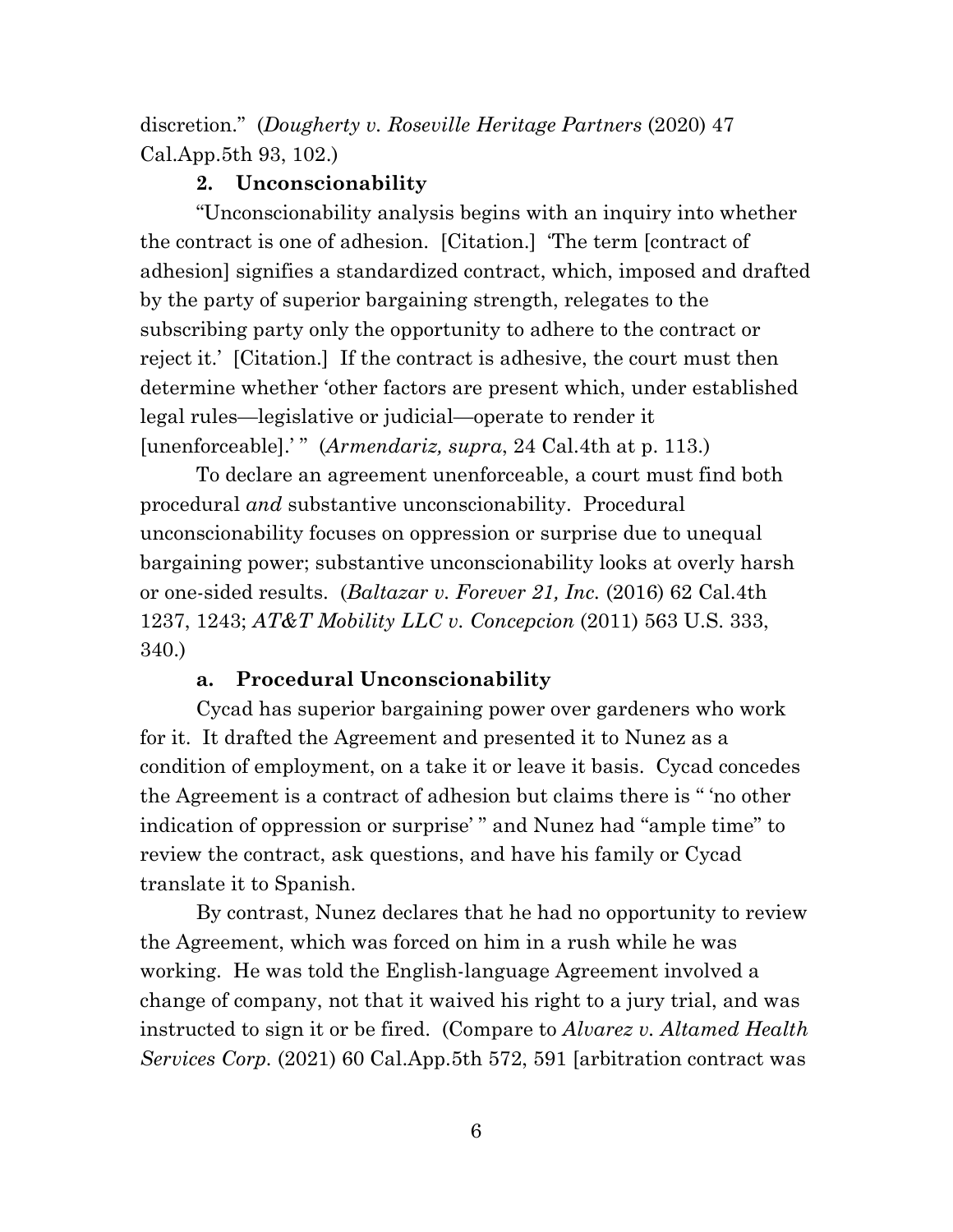mailed to plaintiff before she began employment with defendant, she had time to review it and did not claim inability to read English].)

The trial court resolved the facts against Cycad. When the court weighs conflicting declarations, we defer to its factual determinations; we have no authority to make new credibility findings. (*Shamblin v. Brattain* (1988) 44 Cal.3d 474, 479.)

The court found the Agreement "was presented to [Nunez] in a manner that renders it a contract of adhesion, oppression and surprise." Circumstances showing oppression include (1) the amount of time an employee is given to consider a contract; (2) the pressure exerted on him to sign it; (3) its length and complexity; (4) his education and experience; and (5) whether he had legal assistance. (*OTO, L.L.C. v. Kho* (2019) 8 Cal.5th 111, 126–127.) Significant oppression is shown when, as here, an arbitration agreement is presented to an employee while he is working, along with other documents, neither its contents nor its significance are explained, and the employee is told he must sign the agreement to keep his job. (*Id.* at p. 127.)

The court found it unconscionable that "despite knowing Plaintiff was not proficient in English, Cycad did not explain the arbitration provision in Spanish or provide a Spanish-language copy of it." Procedural unconscionability arises when an arbitration agreement "was neither provided in a Spanish-language copy nor explained to respondents who did not understand written English." (*Penilla v. Westmont Corp.* (2016) 3 Cal.App.5th 205, 209 (*Penilla*).)

It is undisputed that Nunez does not read English and Cycad did not provide a Spanish version of the Agreement. The Agreement is seven pages long and the AAA rules attached to the motion to compel are 41 single-spaced pages. It is untenable for Cycad to argue that Nunez's family or a coworker could translate 48 pages of legalese into Spanish while Nunez listened to a translation that might not be correct, depending on the proficiency of the translator. (See *Carmona, supra,* 226 Cal.App.4th at p. 85 [arbitration clause was unconscionable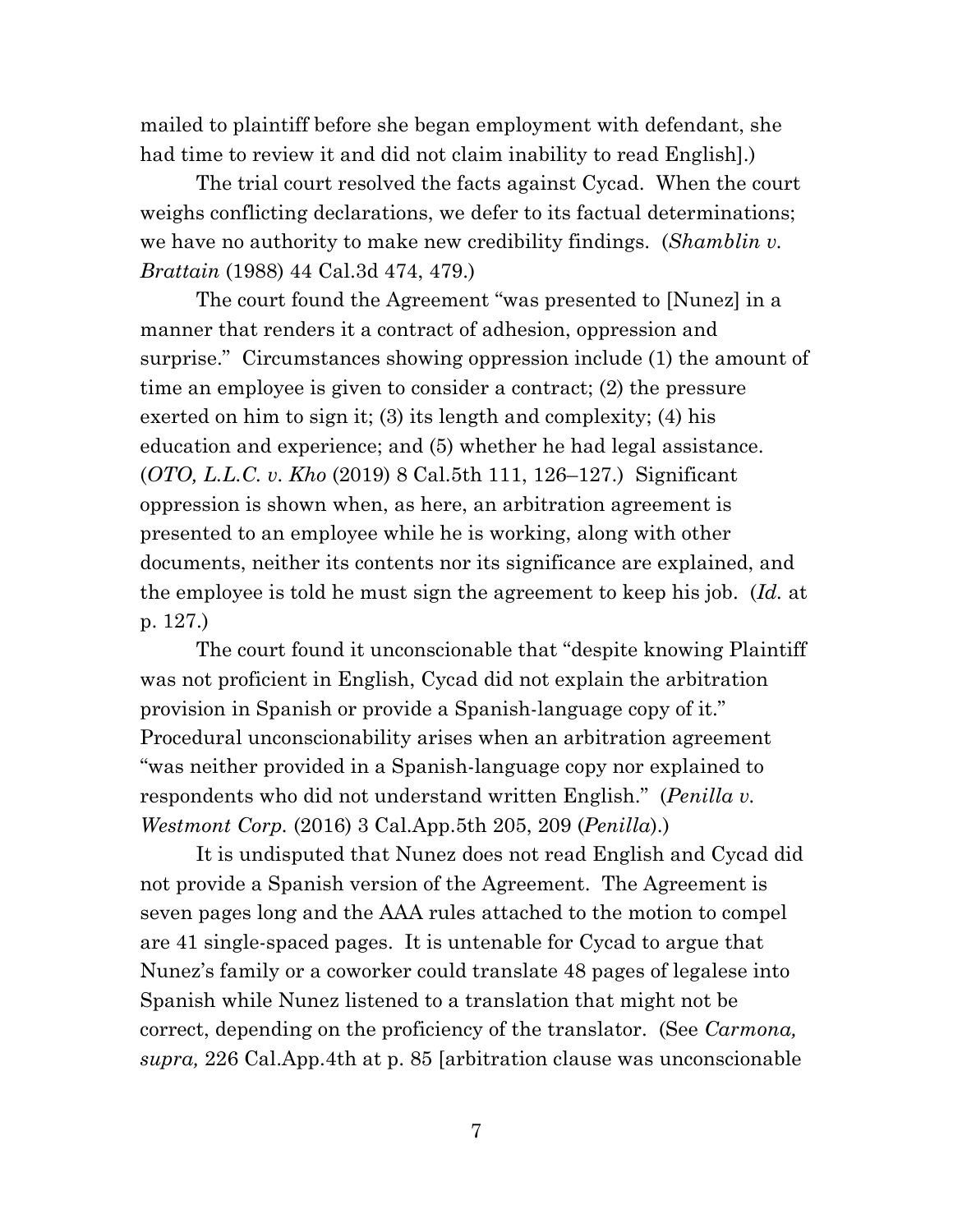where it was not translated into Spanish for employees who did not read English].)

Rodrigo handed Nunez the Agreement without explaining its import. It allows the arbitrator to award attorney fees to the prevailing party and to allocate between the parties the cost of filing, administrative, and arbitrator's fees. The potential cost of the arbitration was an unknown surprise to Nunez because Cycad failed to provide the AAA fee schedule. Failure to provide documentation of arbitration fees supports a finding of unconscionability because it causes surprise. (*Penilla, supra,* 3 Cal.App.5th at p. 217.)

Cycad's failure to provide a Spanish version of the Agreement or a fee schedule shows oppression and surprise amounting to procedural unconscionability. Cycad insists that Nunez was not rushed into signing the Agreement or face termination, but the court did not believe Cycad's claim.

#### **b. Substantive Unconscionability**

Substantive unconscionability examines the fairness of a contract's terms to ensure that a contract of adhesion does not impose terms that are overly harsh, unduly oppressive, or unfairly one-sided. (*OTO, L.L.C. v. Kho, supra,* 8 Cal.5th at pp. 129–130.) The court focuses on terms that unreasonably favor the more powerful party, impair the integrity of the bargaining process, contravene public interest or policy, or attempt to impermissibly alter fundamental legal duties. This includes unreasonable or harsh terms or ones that undermine the nondrafting party's reasonable expectations. (*Id*. at p. 130.) Where there is substantial procedural unconscionability, "even a relatively low degree of substantive unconscionability may suffice to render the agreement unenforceable." (*Ibid*.) This is particularly true if an employer used "deceptive or coercive" tactics. (*Id.* at pp. 125–126.)

Substantive aspects of the Agreement militate against enforcement, when combined with unfair and deceptive tactics of giving Nunez an English contract and misrepresenting its contents.

The Agreement enables the arbitrator to impose on Nunez all attorney fees plus filing, administrative, and arbitrator's fees. When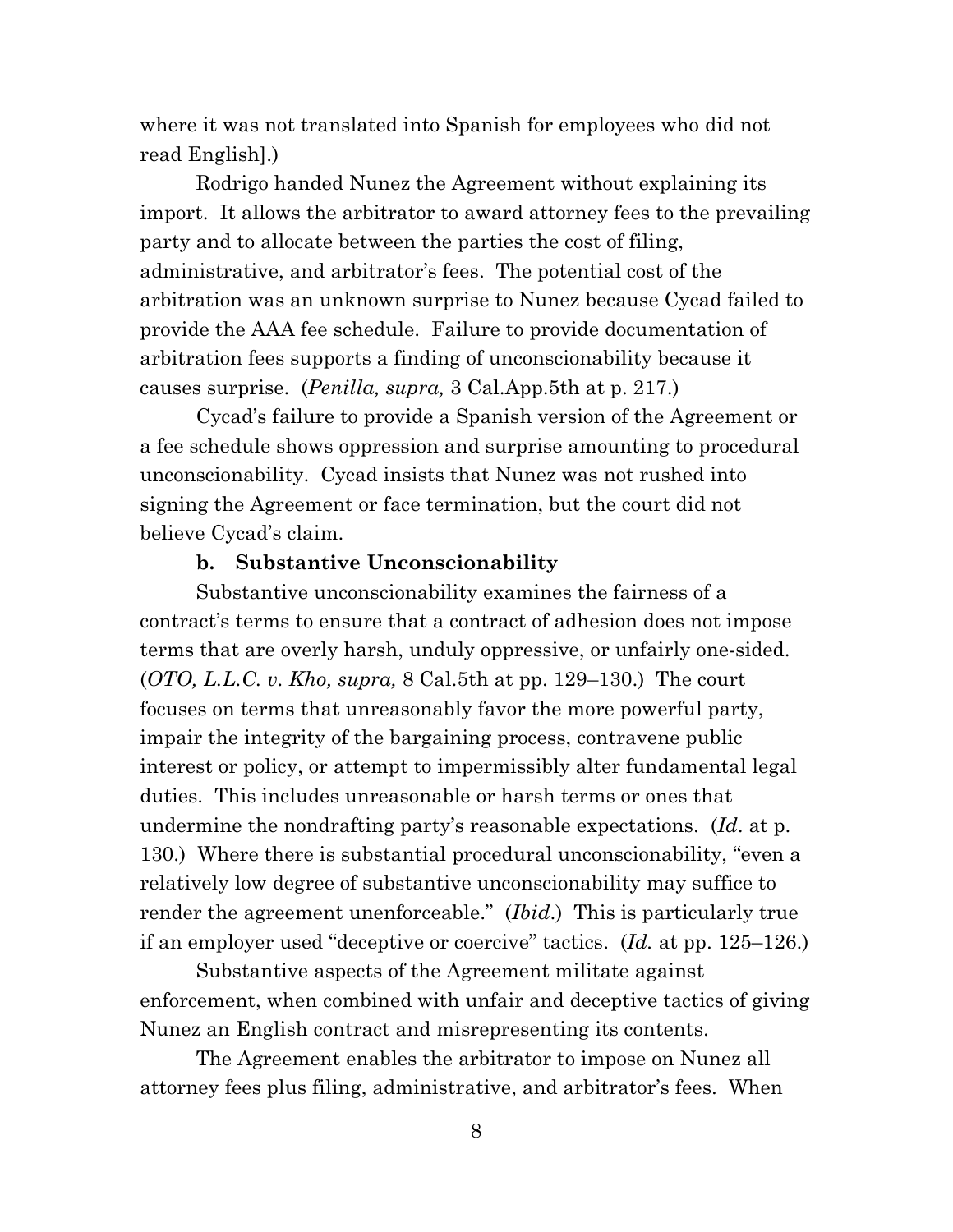employment is conditioned on mandatory arbitration, the employee cannot be forced to pay costs that would not be incurred if the case were litigated in court. (*Armendariz, supra*, 24 Cal.4th at pp. 110–111.) Absent the Agreement, Nunez could litigate without the prospect of paying Cycad's attorney fees.

Nunez alleges violations of civil rights laws. (See fn. 1, *ante*.) They confer unwaivable statutory rights and prohibit an arbitrator's imposition of attorney fees and costs because it would deter the filing of hate crimes claims. (*D.C. v. Harvard-Westlake School* (2009) 176 Cal.App.4th 836, 839.) By empowering the arbitrator to impose arbitration and attorney fees on the losing party, the Agreement violates *Armendariz*. (*Wherry v. Award, Inc.* (2011) 192 Cal.App.4th 1242, 1248–1249 (*Wherry*).)

The Agreement limits discovery to "three depositions and an aggregate of thirty (30) discovery requests of any kind, including subparts." This places an employee "at a disadvantage in proving her claim while [the employer] is likely to possess many of the relevant documents and employ many of the relevant witnesses," unfairly preventing Nunez from vindicating statutory claims. (*Fitz v. NCR Corp.* (2004) 118 Cal.App.4th 702, 717; *Kinney v. United Healthcare Servs.* (1999) 70 Cal.App.4th 1322, 1332 [because an employer "is presumably in possession of the vast majority of evidence that would be relevant to employment-related claims against it, the limitations on discovery, although equally applicable to both parties, work to curtail the employee's ability to substantiate any claim"]; *De Leon v. Pinnacle Property Management Services, LLC* (2021) 72 Cal.App.5th 476, 487– 488 [arbitration provision in employment contract limiting parties to 20 interrogatories and three depositions was unfair to employee].)

#### **3. Severability**

A court may sever unconscionable provisions and enforce the remainder of the agreement, or it may "refuse to enforce the contract." (Civ. Code, § 1670.5, subd. (a).) The interests of justice govern severance. (*Armendariz, supra*, 24 Cal.4th at p. 124.) "[M]ultiple defects indicate a systematic effort to impose arbitration on [a weaker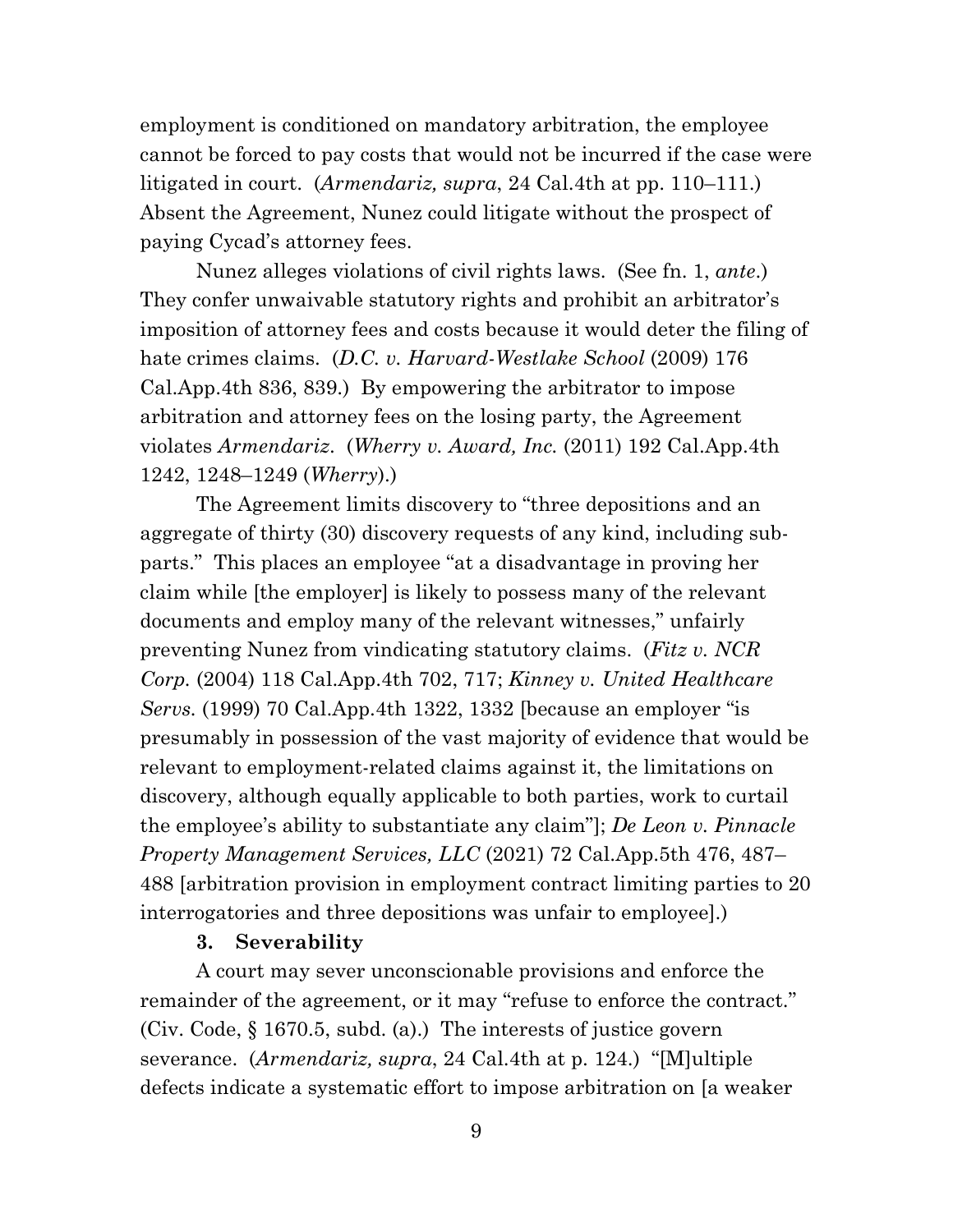party] . . . as an inferior forum that works to [the stronger party's] advantage." (*Ibid*.)

Cycad presented Nunez with an arbitration agreement in a language he cannot read, misrepresented the nature of the document, denied him an opportunity to review it, included unfair and onerous provisions limiting discovery, and chilled his ability to claim civil rights violations by dangling the financial risk of paying Cycad's attorney fees if he loses.

Though public policy generally favors arbitration, "when the agreement is rife with unconscionability, as here, the overriding policy requires that the arbitration be rejected (*Armendariz, supra*, 24 Cal.4th at p. 127)." (*Wherry, supra,* 192 Cal.App.4th at p. 1250.) Eliminating unfair clauses in the Agreement cannot save it: Nunez never knew what he signed in the first place, having done so under compulsion, threatened with termination if he failed to sign a document in a foreign language on the spot. The Agreement is not a *voluntary* means of resolving disputes between the parties. (*Armendariz*, at p. 115.) Accordingly, we decline Cycad's invitation to remand the case for reconsideration due to "changed circumstances."**[2](#page-9-0)**

<span id="page-9-0"></span>**<sup>2</sup>** Given our conclusion that the Agreement is unconscionable, we do not reach Nunez's contentions that it is not properly authenticated, lacks mutual consent, or that third party defendants did not sign it and Cycad waived arbitration by failing to promptly invoke it. The trial court made no factual findings on these issues.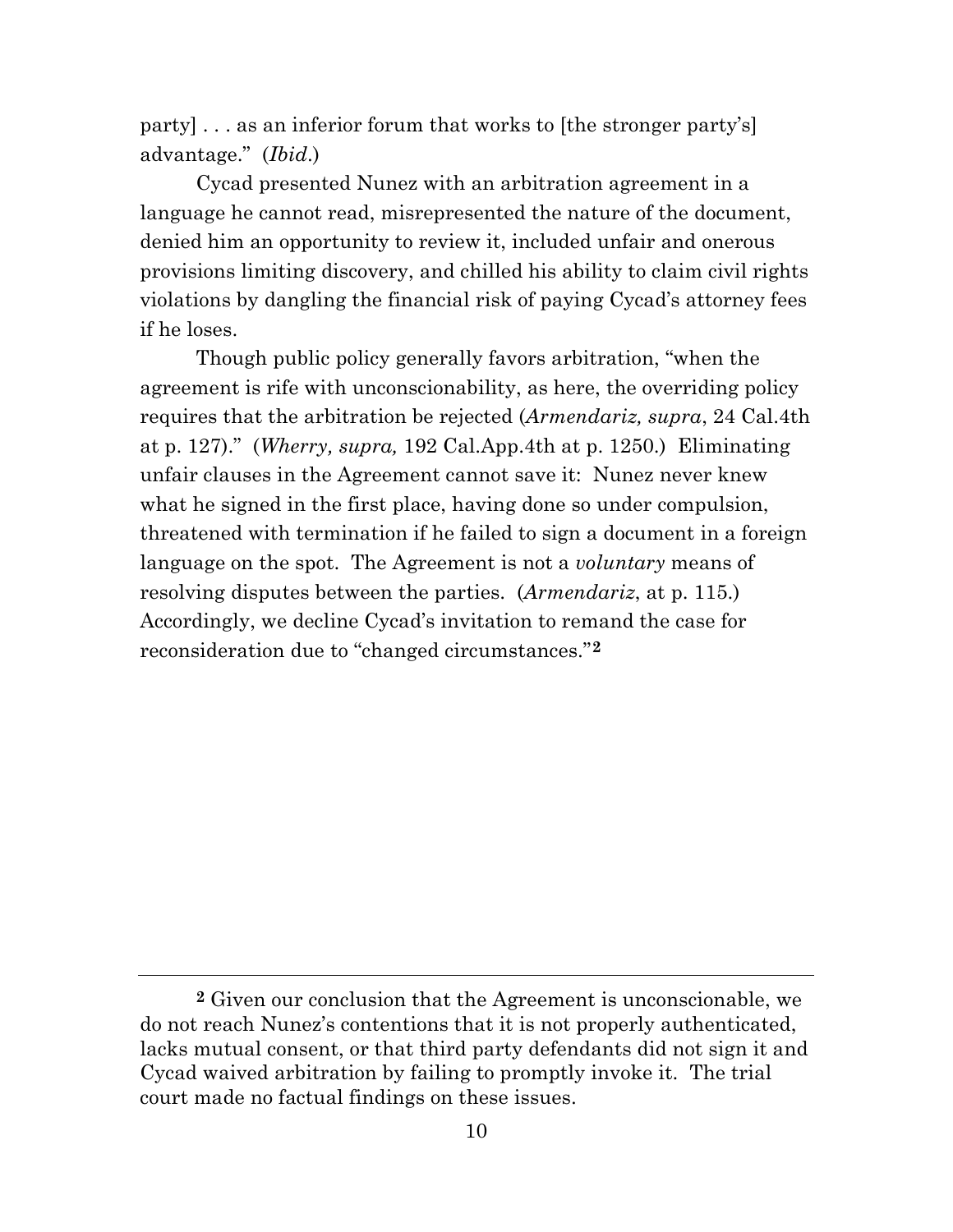## **DISPOSITION**

The order denying appellant's motion to compel arbitration is affirmed. Appellant to bear all costs on appeal.

LUI, P. J.

We concur:

ASHMANN-GERST, J.

CHAVEZ, J.